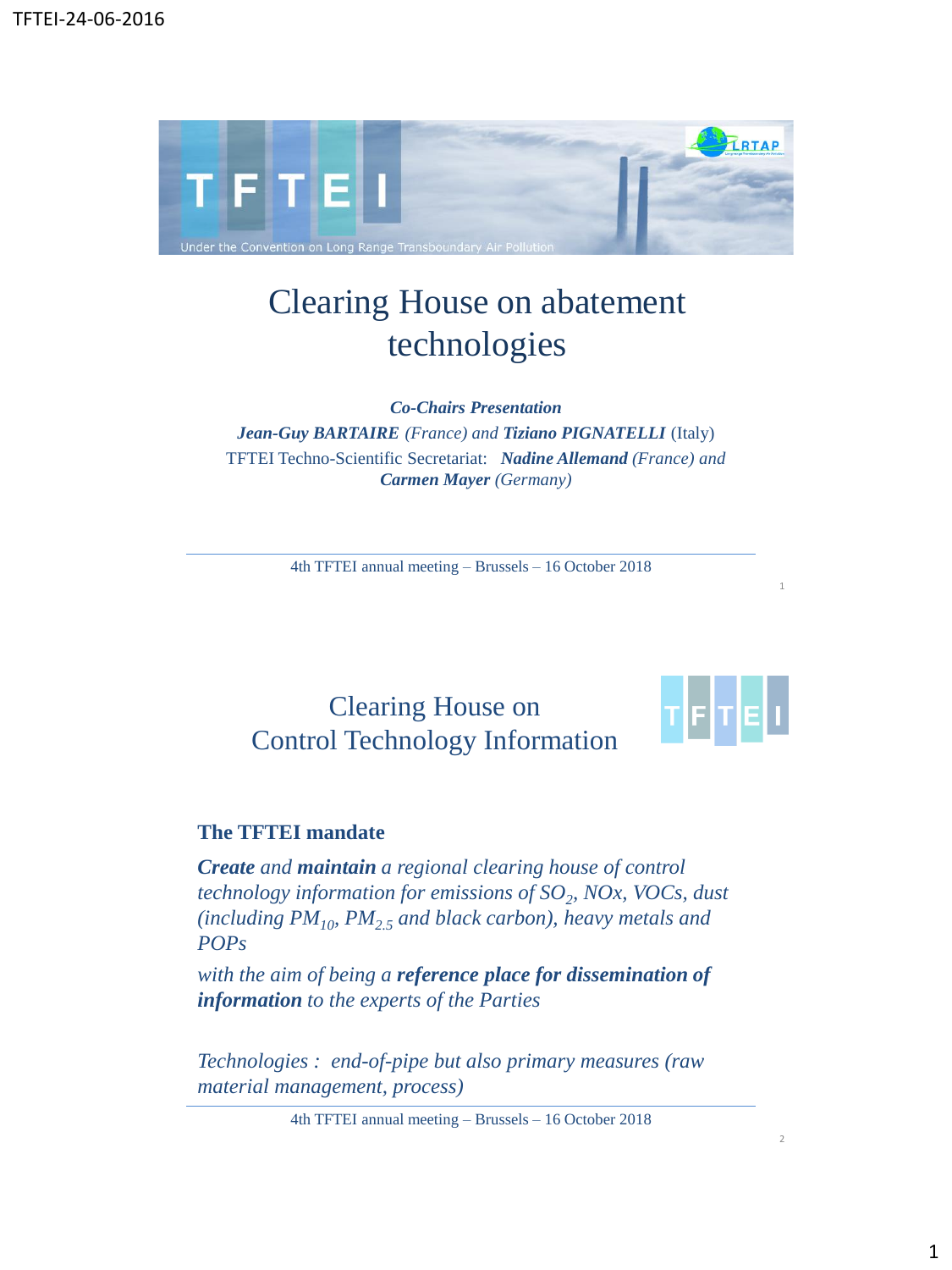

The main purposes of the CH are :

- Provide information such as:
	- **information on reduction techniques (SO2, NOx, PM, VOC, HM, POPs)**
	- **indicate where the information on adopted BATs is available**:
		- Guidance Documents adopted under the LRTAP Convention
		- Other BAT documents developed under specific legal frameworks
	- **provide information** on technologies
		- New information on technologies listed in BAT documents
		- Information on new technologies
		- Information on sources, which are new and/or not covered in BAT documents
- Provide an interactive platform for exchange of information from stakeholders (industry and administration) and the clearing house committee

4th TFTEI annual meeting – Brussels – 16 October 2018

# Clearing House on Control Technology Information

### **Content**

**a.** General information on reduction techniques for  $SO_2$ ,  $NO_x$ , PM, VOC, HM and POP

Updated information on the different ways to abate emissions and on characteristics of reduction techniques

- b. Information on the **latest development on reduction techniques** both for general applications and for specific applications from reduction technique manufacturers and any other stakeholder
- **c. Operating experience and feedback** from plant operators, to take advantage of lessons learned, have information on decision making process, real life use of techniques and investments and operating costs

4th TFTEI annual meeting – Brussels – 16 October 2018

3

┲<mark>╒</mark>┝┲<mark>╒</mark>╽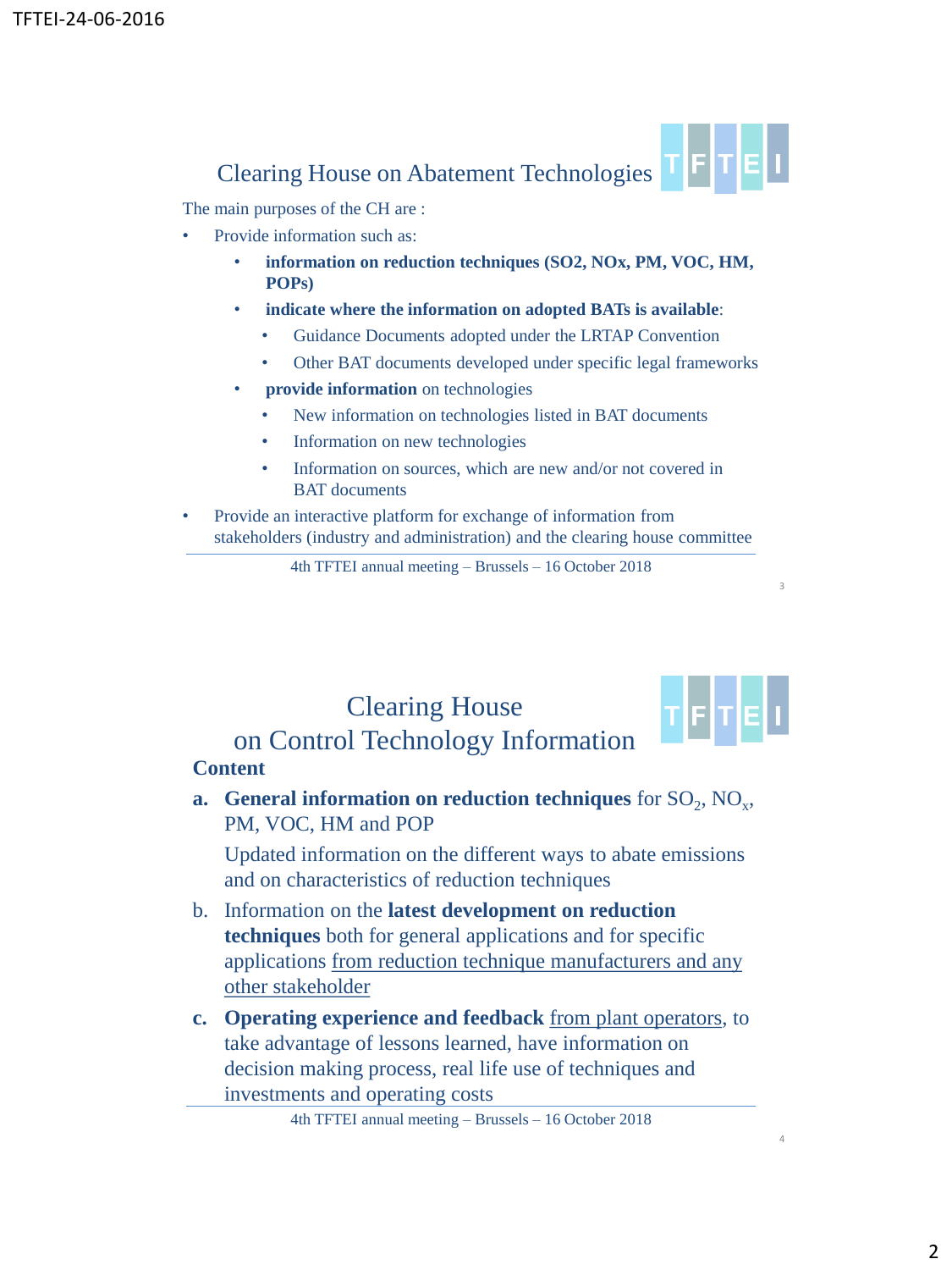## Clearing House on Control Technology Information



5

6

### **Clearing House Evaluation Committee (CHEC)**

CHEC task consists in **reviewing the information** delivered through the exchange platform before incorporating it in the publicly available part of the clearing house website

A **guidance for delivering information is** developed in order to ensure a certain quality in information provided and guide the information provider.

4th TFTEI annual meeting – Brussels – 16 October 2018

# TRTAP Criteria for analysis of information provided TETE

Two criteria are used to assess the documents provided :

### ✓ **Is the technical solution really marketed?**

- o Description of one (or more) case study.
- *This allows to assess whether the solution is actually marketed*
- o Provide the contact of at least one industrial user.
- *This enables the secretariat to verify the information, if necessary*
- o Provide a list (if possible exhaustive) of industrial references for the proposed technical solution
- *This enables to evaluate the level of diffusion of the technical solution*
- o Among this list, at least one reference whose commissioning is less than 5 years

*This enables to assess the recent / obsolete nature of the technical solution* 

4th TFTEI annual meeting – Brussels – 16 October 2018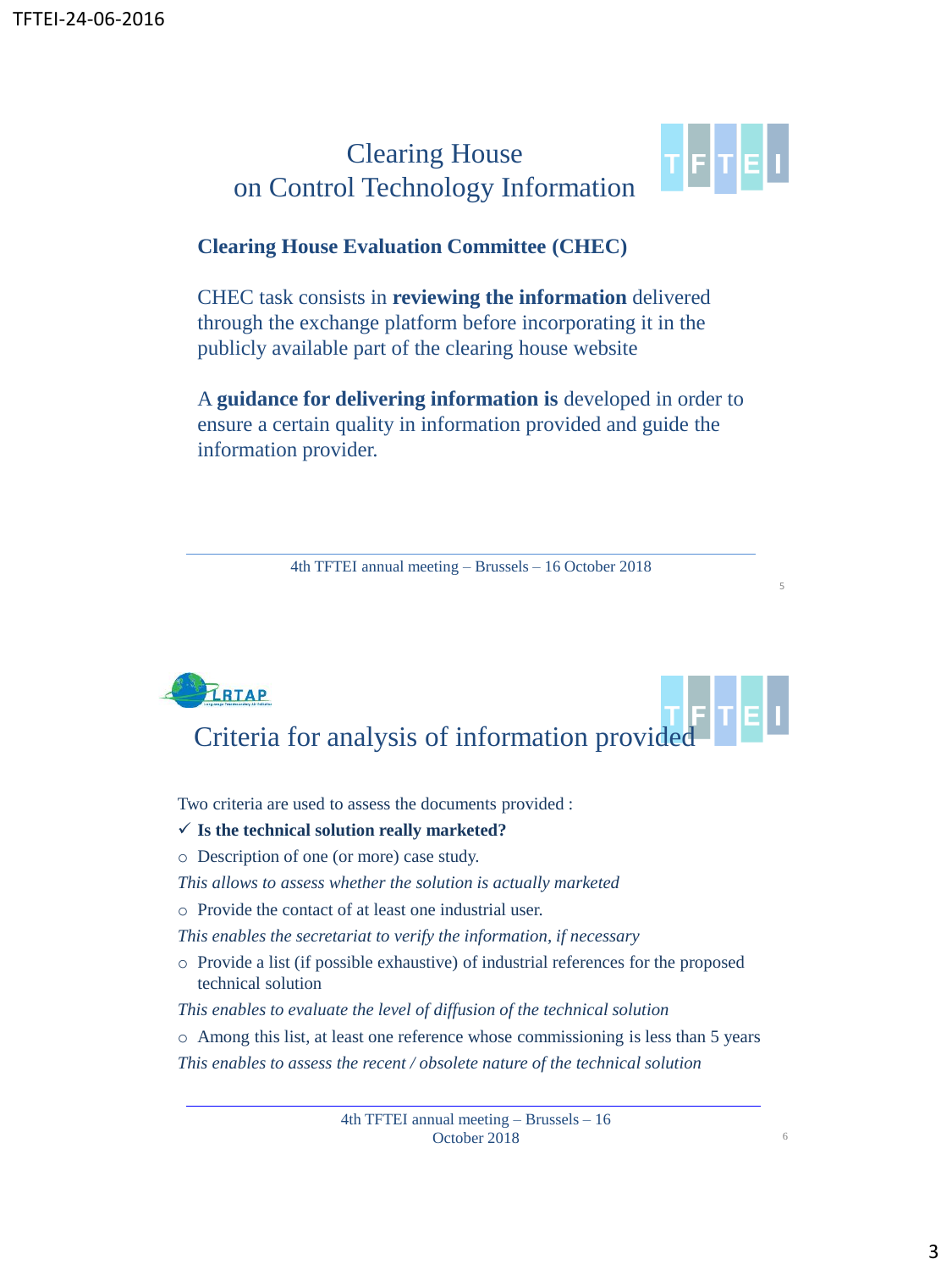

Two criteria are used :

### ✓ **Is the level of performance satisfactory?**

The submitted document will:

o give the emission levels observed in the case study.

The secretariat of the CHEC will compare this level of emissions with

- the relevant ELV of the three most recent Protocols (and their amended versions): if the emission level is higher than this ELV, the technical solution will not be accepted by the CHEC (eliminatory character)
- BAT-related emission levels or equivalent of documents that list BAT or equivalent (BREF and other non-EU equivalent documents): this will qualify the performance level of the technique

**Current status of the clearing house** 

## **PRTAP** Example of information provided by stakeholders in 2017

#### Babcock Wanson

- ❑ Ultra-Low-NOx-burner for boilers (steam generation) with gaseous fuels
- □ Important characteristics:
	- ❑ **NOx emissions <** ∼ **60 mg/Nm³ (3% O<sup>2</sup> dry)** (depending on the measurement and calculation norm)
	- ❑ Limited antagonism NOx/CO (CO < 5ppm)
	- $\Box$  Turn down ratio 1 to 12 (very low loads possible, avoiding of shut downs)
	- ❑ Low excess air (15%) over entire operating range
	- ❑ Power range 6 to 22 MW
- ❑ Technology:
	- ❑ Fuel staging combined with flame separation
	- ❑ Dual supply gas train
	- ❑ O2 control system required
	- $\Box$  Gain in efficiency ~ 1 %
	- ❑ Development between 2013 and 2016, on the market since 2017

4th TFTEI annual meeting – Brussels – 16 October 2018

7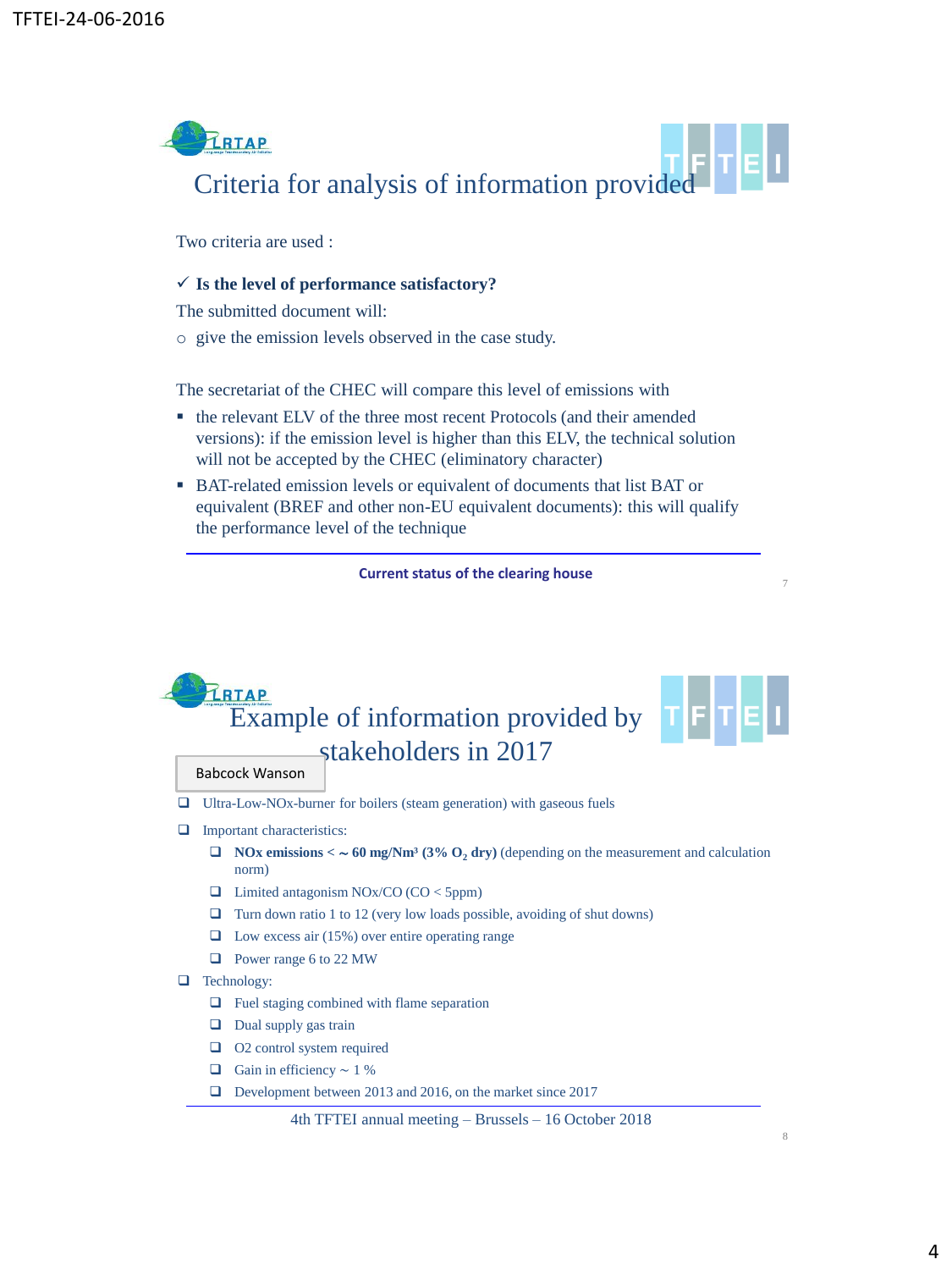

- ❑ Ultra-Low-NOx-burner for boilers (steam generation) with gaseous fuels
- □ Important characteristics:
	- ❑ Two examples: 11,1 MW and 15 MW
	- ❑ **NOx emissions < 50 mg/Nm³ (3% O<sup>2</sup> dry)**
	- ❑ Varying CO levels (0-10 ppm)
	- ❑ Excess air in the range of 40-80%

### ❑ Technology:

- ❑ Lean premix combustion
- ❑ Manufacturer claims that lower excess air ratios (below 40%) cannot be realized without prompt increase of NOx emissions

4th TFTEI annual meeting – Brussels – 16 October 2018



4th TFTEI annual meeting – Brussels – 16 October 2018

10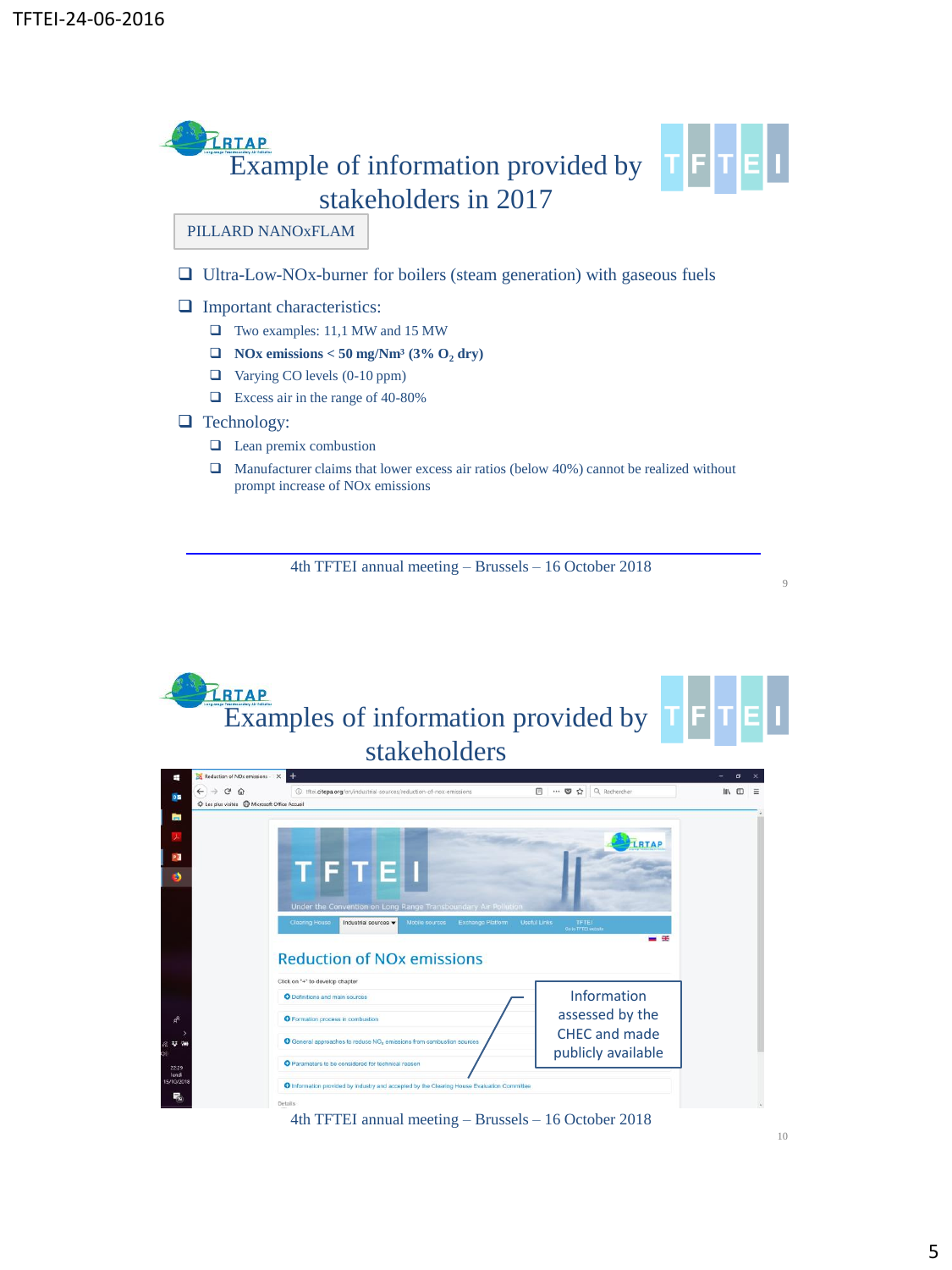

4th TFTEI annual meeting – Brussels – 16 October 2018



- In 2018 two documents provided by stakeholders for analysis by the CHEC, in October 2018:
	- ✓ Dry Injection of Sodium Bicarbonate Based Sorbent in flue gases for Air Pollution Control by Solvair
	- ✓ Thermal Oxydiser System for Pentane by Babcock Wanson